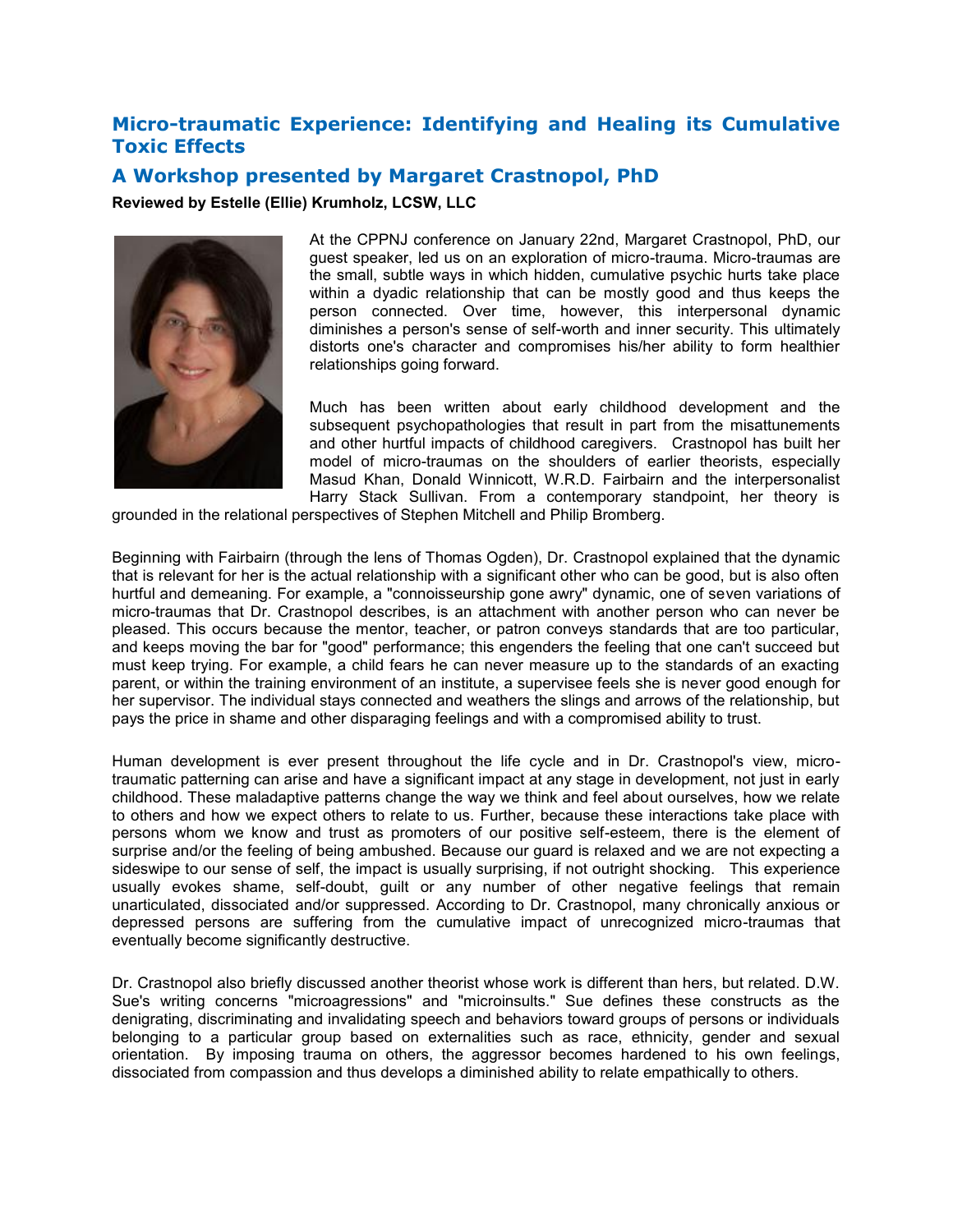Following the discussion of Sue's work, Dr. Crastnopol described another related aspect of micro-trauma. The term "cumulative trauma" was first coined by M. Masud Khan (1963). A prolific interpreter of Winnicott's work, Khan believed that cumulative trauma occurs when the mother fails to provide a "protective shield" (Khan 1963) in order to regulate stimuli and impingements on her child. Without the protection of the mother, the child's developing ego functions are at risk because the child does not yet have the ego strength to protect himself from repeated assaults on his inner world from the external environment.

One type of micro-trauma, Dr. Crastnopol pointed out, that has a long history in literature and film is

"gaslighting." The term is taken from the movie, "Gaslight" in which an evil-intentioned husband tries to make his wife think she is losing her mind by lowering the gas lighting in their home, all the while denying it, in order to have her committed to an institution. This would then leave him free to retrieve a treasure of hidden jewels in their home that had belonged to an old woman he had murdered years before.

Dr. Crastnopol spoke about seven patterns of micro-trauma which are published in her book, Micro-trauma, A Psychoanalytic Understanding of Cumulative Psychic Injury (2015). They are as follows:

Uneasy Intimacy: These relationships tend to be electric and intense, demonstrating an outward appearance of intimacy but one that isn't thorough-going and can't be sustained. The relationship can feel compelling and exciting, and if the relationship is erotically tinged, it is that much harder to disengage. Differences often are over-looked by the thrill of feeling so close with the other until one or both begin to perceive an element of discord that makes the



Margaret Crastnopol, Ph.D

closeness feel hollow. Connoisseurship Gone Awry: As discussed earlier, this is a relationship between an expert and a novice in which the expert mixes his own standards of perfection into the relationship thereby diminishing the novice's sense of cohesion and worthiness. A literary example of this dynamic is George Bernard Shaw's play "Pygmalion" which Crastnopol touched upon in the workshop and discusses in her book and paper on this topic. The storyline concerns a phonetics professor, Henry Higgins, who, on a bet, transforms a lowly flower girl, Eliza Doolittle, into a well-spoken lady. Upon winning the bet, Higgins becomes overly enthused with his success in this ruse. Eliza, on the other hand, is left pondering her sense of self. However, she ultimately regains her innate sense of self-worth and goes forth into the world, the better for her experience and new found abilities. Although Shaw's main concerns were with social issues, such as the hierarchical class system and synthetic values of the upper class, nevertheless, the play remains a good illustration of how "overwhelming another with the elements of one's own talents can enslave the other's spirit under the guise of elevating or conferring greater advantage on the other" (Crastnopol 2012).

Dr. Crastnopol defined Psychic Airbrushing and Excessive Niceness as the minimization of flaws; denying the negative and putting a positive spin on that which we know is not positive. Many have learned to act as if everything is OK in the hope that everything will be so. Specifically regarding children, Crastnopol writes in her book, "Conversely, they also learn that displays of anxiety, guilt, shame, or other trappings of the 'bad-me' may make tentative situations considerably worse. So the child works his or her way into the airbrushed niche the parents create---and, in the process, ceases to be governed by his or her own affective reactions." (Crastnopol 2015) Excessive niceness is a cover-up for the negative aspects of one self.

Unkind Cutting Back is the lessening of communication and/or diminished contact with another without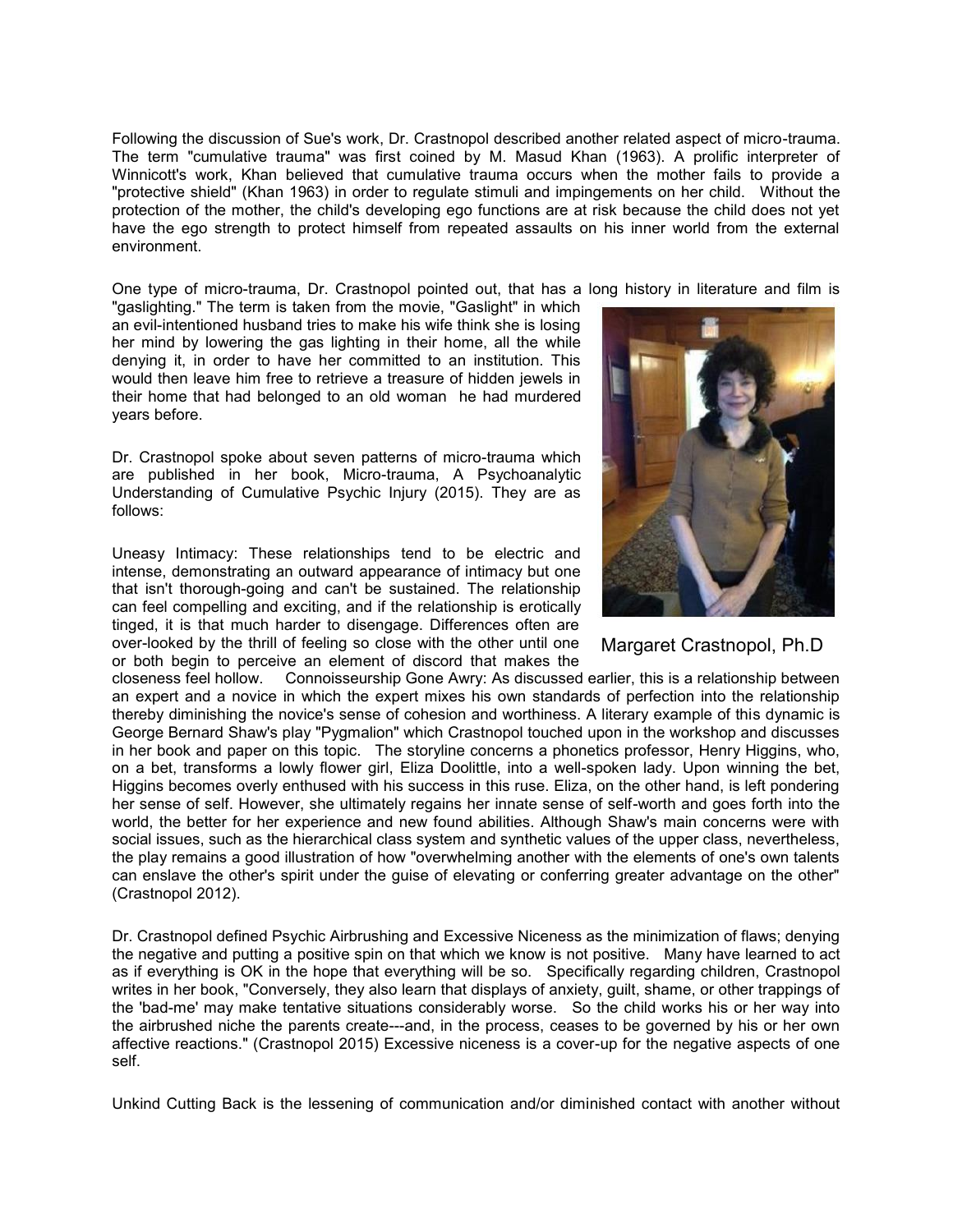providing an explanation and in a way that feels ambiguous and capricious. The person still wanting the connection is left wondering whether to call attention to the apparent lessening of the connection and thereby risk making it real (where perhaps it's not); or the person may avoid asking about it out of the fear of seeming too needy and thereby driving the other person away. Outright questioning may make a person sound whiny; if you are wrong about the reduced contact, you might seem hypersensitive. The person doing the cutting back may be expressing unconscious anger or a desire to exert control or shame for something that occurred.

Due to time constraints, Dr. Crastnopol was unable to expand during her presentation on all microtraumatic patternings. As she explains in her book, Unbridled Indignation is a moralistic, judgmental stance that is expressed with contempt, disgust or bitter anger. At times, it can represent a disavowal of one's own shame by projecting what is noxious in oneself onto the other person. It is destructive to the perpetrator as well as to the victim. In my view, we saw examples of this during the recent bitter presidential campaign; the hurling of invectives consisting of disavowed parts of oneself and projecting them onto others.

Chronic Entrenchment refers to psychological and emotional stagnation wherein the individual is stuck in his or her own subjectivity and is unable to make strides to move out of his or her complacency or despair. One example I can offer is the chronic "fall guy" who takes the blame for others' wrongdoings and is unable to relinquish this martyr role. Those close to him, as well as the therapist whose wish is to help free him of this bondage, end up feeling demoralized and discarded by his intransigence.

Lastly, Crastnopol spoke at the workshop about the micro-traumatic pattern she calls "Little Murders," the name taken from Jules Feiffer's play of the same name. This array of onslaughts to one's self-esteem includes off-hand insults, slights, mockery, backbiting, discounting, damning with faint praise and backhanded compliments. An example of a Little Murder taken from Crastnopol's book is of a 45-year old female patient who remembered her mother always warning her not to be too proud of her good grades as she could always be brought down during the next marking period. As a result, this patient's inner voice threatened her with failure whenever she slacked off from her colossal efforts to excel and prove her mother wrong.

Dr. Crastnopol, in her book, recalled her own Little Murders micro-trauma. Some years back she made a very complicated French pastry for her family's holiday gathering. Crastnopol's mother, who always admired her baking, announced to all that it was delicious and was just like the Nabisco icebox cake (made from a generic recipe on the back of the cookie box, with premade cookies and Cool Whip) that she, the mother, had made when they were children. Initially, Crastnopol conjured a brief fond memory of her childhood. Upon reflection, however, she felt dismay that her mother could compare her magnificent creation to her mother's plebian Nabisco cookie and Cool Whip cake! Although we can chuckle at this (thinly veiled) mother/daughter competitive comment, it nevertheless was a not-so-subtle diminishment of Crastnopol's best culinary effort. She acknowledged that she has not enjoyed making her French pastry dessert quite as much ever since.

So, how can the therapist help? At the conclusion of the workshop Crastnopol's suggests that therapists need not develop any highly specialized new tools in treating micro-traumas than those that already exist in treating major traumatic events. It is important to listen and witness what is being articulated and enacted outside of the therapy room as well as what is happening between the patient and therapist. Micro-assaults can be replayed in the therapeutic dyad, such as frequent late cancellations, no shows or taking cell phone calls during the session. The therapist must analyze these carefully and openmindedly. Ideally, whether a micro-traumatic moment occurs within the analytic relationship or extratherapeutically, the therapist can help undo its worst effects if she or he can beckon the patient to enter into a non-defensive space wherein the micro-traumas may be divested of their enigmatic power through detailed exploration and the adoption of more favorable and direct ways of relating to oneself and to the other.